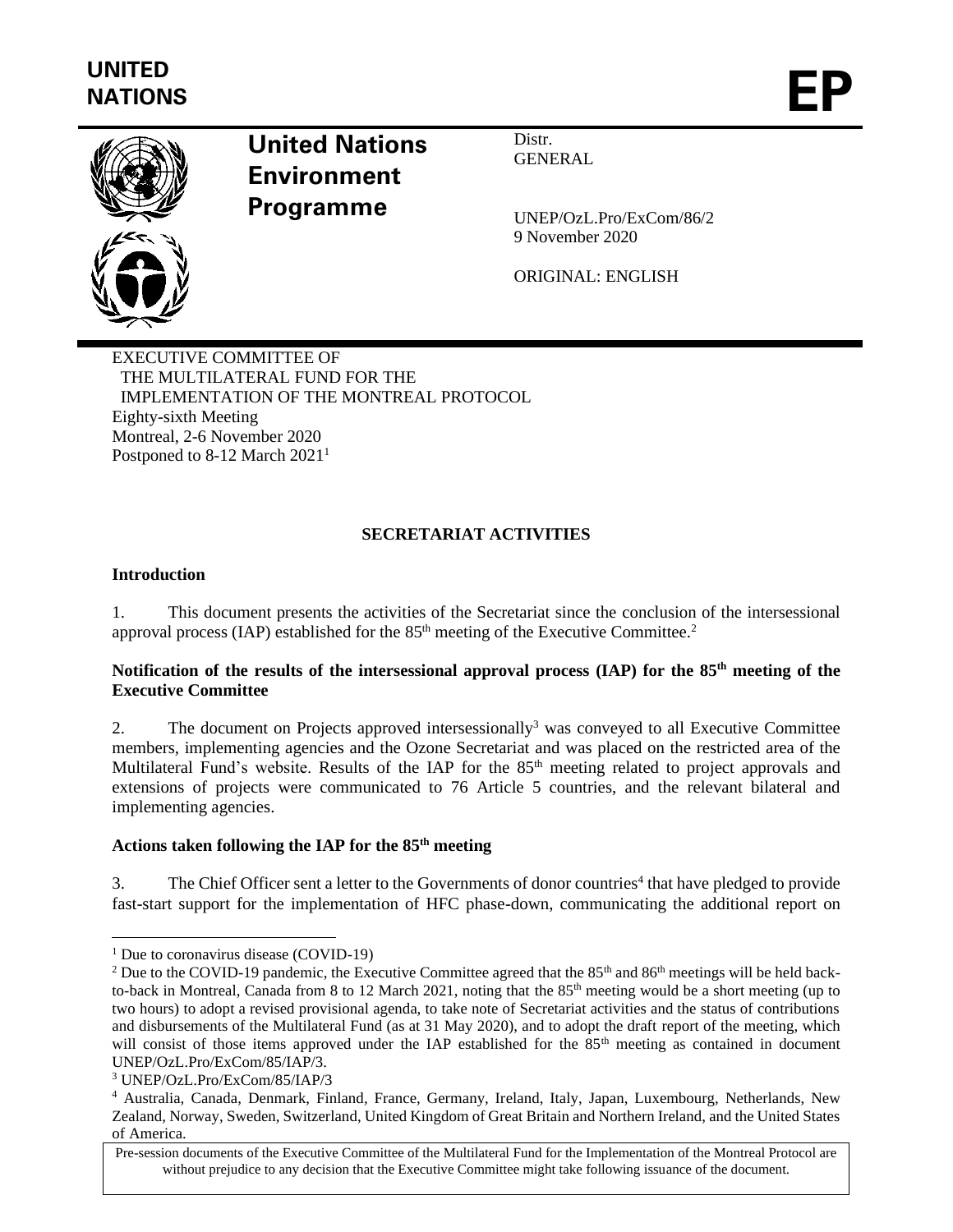progress on the implementation of HFC-related investment projects and enabling activities pursuant to decision  $84/12(b)$ .<sup>5</sup>

4. In response to decision 81/16(b), the Secretariat continues extracting relevant information from and preparing fact sheets for the final reports of completed demonstration projects for low global-warming potential (GWP) alternatives to HCFCs and feasibility studies for district cooling, submitted to the Executive Committee, and will upload them as they become ready.

5. The Secretariat continues to review and update databases, summary documents and operational guidelines, <sup>6</sup> where applicable.

# **Preparation for the 85th and 86th meetings of the Executive Committee and the IAP**

6. The Secretariat continues monitoring the evolving situation of the COVID-19 pandemic around the world. On 2 June 2020, Executive Committee members were informed of the unavailability of the meeting venue at the International Civil Aviation Organization for the postponed 85th meeting in July 2020 and on 17 June 2020, the Secretariat prepared a document providing the most effective options for conducting the 85th and 86th meetings in accordance with the procedure previously agreed by the Executive Committee on the matter for consideration of the Committee members. Based on the comments received, on 20 July 2020, the Secretariat proposed a detailed plan of action in the likelihood that the 85<sup>th</sup> and 86<sup>th</sup> meetings would be postponed to March 2021 for consideration of the Committee members.

7. Consequently, the Chief Officer informed the Chair and Vice-Chair of the Executive Committee of the procedure to be followed for the  $85<sup>th</sup>$  and  $86<sup>th</sup>$  meetings, taking into consideration the responses received from the Committee members. Following the Chair's agreement on the suggested procedure, on 10 August 2020, the Chief Officer informed the Committee members on the procedure for conducting the 85th and 86th meetings as follows:

- (a) The extraordinary procedures that are put in place for conducting the  $85<sup>th</sup>$  and  $86<sup>th</sup>$  meetings are due to the exceptional circumstances related to the COVID-19 pandemic, and apply as a one-off measure only, without setting a precedent for future operation of the Executive Committee;
- (b) The  $85<sup>th</sup>$  and  $86<sup>th</sup>$  meetings will be held back-to back in Montreal, Canada from 8 to 12 March 2021, noting that:
	- (i) The  $85<sup>th</sup>$  meeting would be a short meeting (up to two hours) to adopt a revised provisional agenda, to take note of Secretariat activities and the status of contributions and disbursements of the Multilateral Fund (as at 31 May 2020), and to adopt the draft report of the meeting, which will consist of those items approved

<sup>&</sup>lt;sup>5</sup> The Secretariat was *inter alia* requested to submit an additional report identifying the countries for which the projects had been approved and providing an overview of the objectives, status of implementation, key findings and lessons learned, the amounts of HFC phased out where applicable, the level of funds approved and disbursed and potential challenges in completing the projects and activities, on the understanding that that information would be provided on an individual basis for the HFC-related investment projects and on an aggregated basis for the HFC enabling activities. <sup>6</sup> Inventory of approved projects as at June 2020; Policies, procedures, guidelines and criteria as at December 2019; the guide for the submission of enabling activities; the guide for the preparation of stage I of the HCFC phase-out management plan (HPMPs); the guide for the presentation of the tranches of HPMPs; the guide for the preparation for stage II of HPMPs; the guide for the presentation of stage II of HPMPs; the guide for the presentation of tranches of HCFC production sector phase-out management plans (HPPMPs); the guide for the submission of stand-alone HFC investment projects; and the guide for the submission of institutional strengthening projects.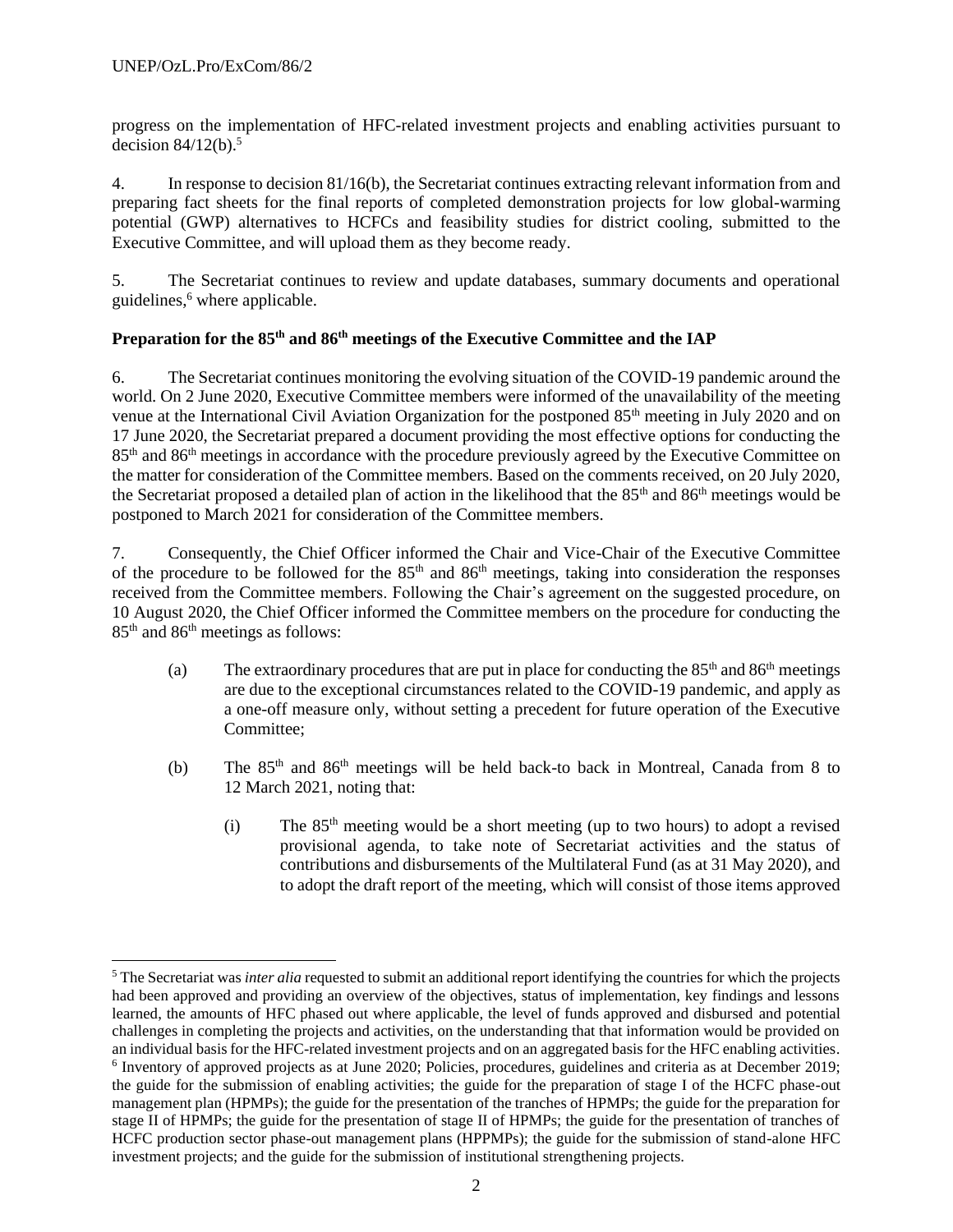under the IAP established for the  $85<sup>th</sup>$  meeting as contained in document UNEP/OzL.Pro/ExCom/85/IAP/3;

- (ii) The 86<sup>th</sup> meeting would commence immediately after the closure of the  $85<sup>th</sup>$  meeting, and would address the remaining agenda items from the  $85<sup>th</sup>$  meeting, as well as all agenda items of the  $86<sup>th</sup>$  meeting;
- (iii) All policy documents would be uploaded to the Secretariat's website as soon as they are available and no later than 14 December 2020; all the remaining documents (except for those addressed through the IAP referred to in sub-paragraph (c) below) would be uploaded in accordance with the relevant decisions of the Executive Committee, i.e., four weeks before the postponed  $86<sup>th</sup>$  meeting;
- (c) An IAP for the  $86<sup>th</sup>$  meeting will be implemented from 16 to 27 November 2020, on an exceptional basis due to the COVID-19 pandemic and without setting a precedent, and will include the following items, noting that all meeting documents for the IAP would be posted as soon as they are available and no later than 19 October 2020:<sup>7</sup>
	- (i) Secretariat activities;
	- (ii) Status of contributions and disbursements;
	- (iii) Report on balances and availability of resources;
	- (iv) Final 2019 accounts;
	- (v) Reconciliation of the 2019 accounts;
	- (vi) Progress reports as at 31 December 2019;
	- (vii) Reports on projects with specific requirements;
	- (viii) 2020 consolidated project completion report;
	- (ix) Tranche submission delays;
	- (x) Overview of issues identified during project review;
	- (xi) Project proposals included under bilateral cooperation, in the 2020 work programme amendments of the implementing agencies and in country project documents; and
	- (xii) UNEP's CAP budget and the core unit costs of UNDP, UNIDO and the World Bank;
- (d) The Secretariat will send a separate message to Heads of Delegations with specific instructions on the IAP for the  $86<sup>th</sup>$  meeting; and

 $7$  On 28 October 2020, the Secretariat informed Executive Committee members that it did its utmost to finalize and upload the documents into the meeting portal no later than 19 October 2020; however, not all documents were finalized by that date, as addressing all issues associated with the relevant documents took longer time than expected mainly due to the constraints imposed by the COVID-19 pandemic.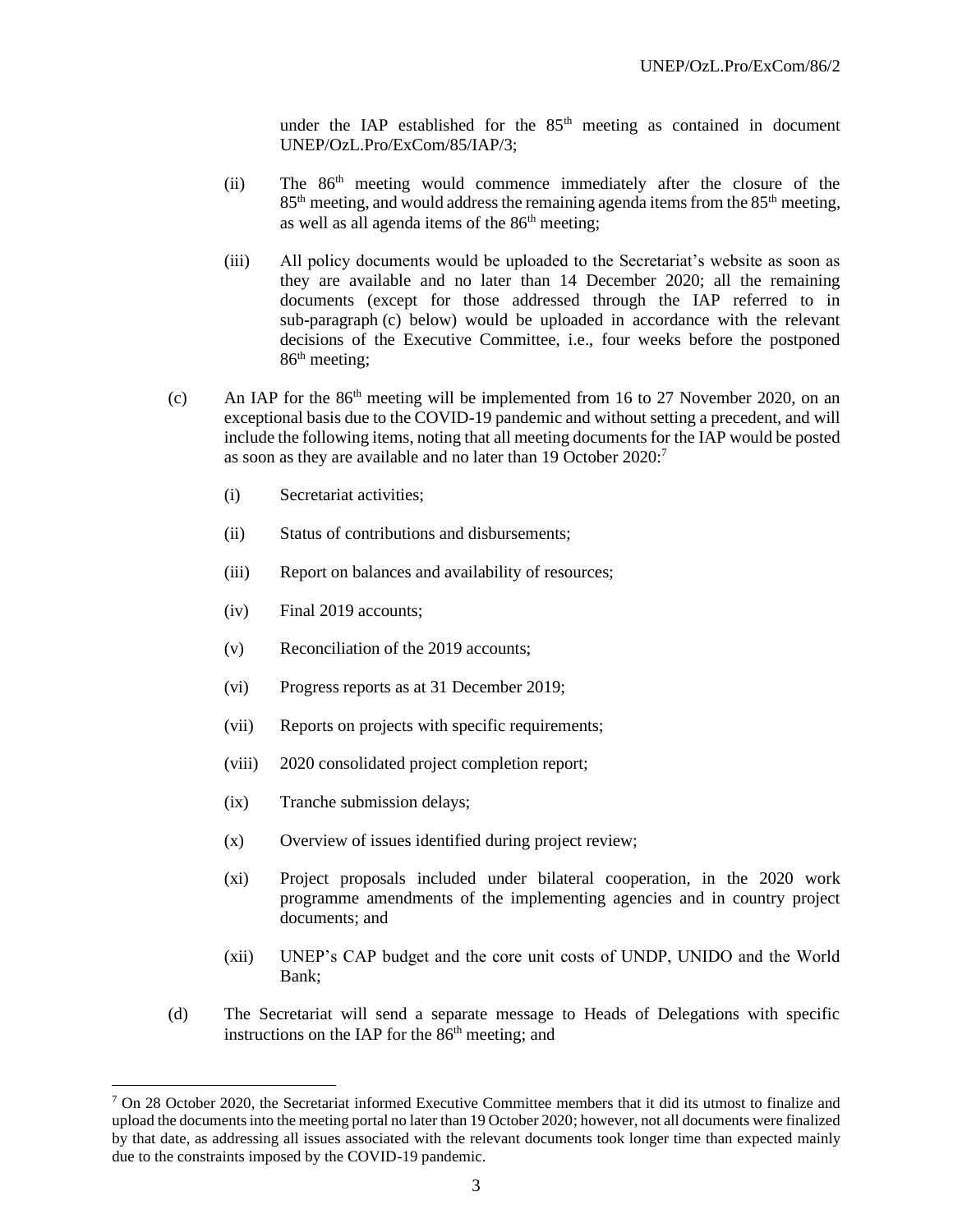(e) Virtual meetings will be organized for members of the Sub-group of the Production Sector to have informal discussions on stage II of the HCFC production sector phase-out management plan (HPPMP) for China, noting that the Chair of the Executive Committee, through the Secretariat, would send a communication to the Heads of Delegations on the procedure to be followed to constitute the Sub-group<sup>8</sup> and select a facilitator, and further noting that relevant documents would be made available to members of the Sub-group by 19 October 2020.<sup>9</sup>

8. The Secretariat prepared the meeting documents for the 86<sup>th</sup> meeting that would be considered under the IAP;<sup>10</sup> a site containing these meeting documents in Arabic, English, French, and Spanish was created on the Multilateral Fund's website. To facilitate the IAP for the 86th meeting, the Secretariat established a password-protected forum and prepared the document on Procedures for the intersessional approval process established for the  $86<sup>th</sup>$  meeting.<sup>11</sup>

## **Meetings attended and missions undertaken**

9. Due to the outbreak of COVID-19, no missions were undertaken.

*Virtual, 7-9 July 2020 and 14-16 July 2020*

10. The Chief Officer, together with three Senior Programme Management Officers, attended the 64th meeting of the Implementation Committee under the Non-compliance Procedure of the Montreal Protocol, where he made a presentation, and with additional staff members attended the  $42<sup>nd</sup>$  Meeting of the Open-ended Working Group (OEWG) of the Parties.

## *Virtual, 6-7 October 2020*

11. The Chief Officer and Senior Programme Management Officers participated in the workshop on "Delivering Multiple Global Environmental Benefits through the Sound Management of Chemicals and Waste", organized by the Scientific and Technical Advisory Panel to the Global Environment Facility (GEF). The Secretariat was called on during discussion on identified linkages, especially regarding ozone depletion.

#### **Inter-agency coordination meeting**

12. Due to the restrictions imposed by the COVID-19 pandemic, time constraint and workload of the 86th meeting, the Secretariat was unable to convene an inter-agency coordination meeting. The Secretariat notes, however, that all documents prepared for the IAP for the 86<sup>th</sup> meeting were the results of continuous collaboration and cooperation of bilateral and implementing agencies during the review process where all complex issues were discussed in detail and satisfactorily resolved, and mutual agreement was reached.

<sup>8</sup> The members of the Sub-Group on the Production Sector in 2020 are: Australia, Bahrain, Chile, India, Suriname, Switzerland, the United Kingdom of Great Britain and Northern Ireland, and the United States of America.

<sup>9</sup> On 28 October 2020, the Secretariat sent to members of the Sub-group on the Production Sector the documents related to stage II of the HPPMP for China. `While the Secretariat will send instructions for participation in the virtual meeting in due course, it proposed that the virtual meeting could take place after the IAP.

 $10$  The provisional agenda was prepared in consultation with the Chair and Vice-Chair of the Executive Committee. The Status of contributions and disbursements was prepared jointly with the Treasurer of the Fund.

<sup>11</sup> UNEP/OzL.Pro/ExCom/86/IAP/1.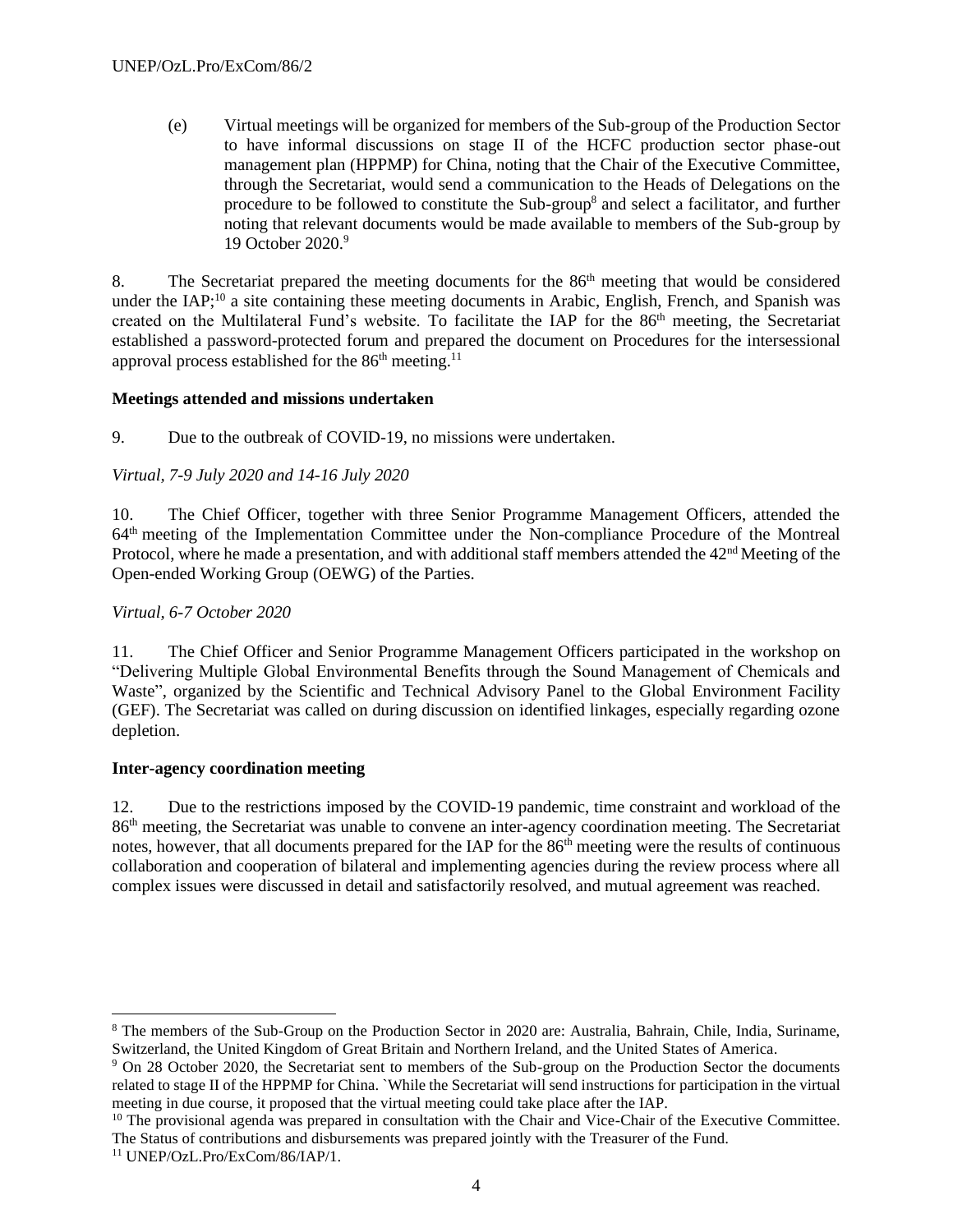# **Staffing and recruitment**

13. The processes of selection for two posts of Programme Management Assistants (BLs 1305 and 1313) (G-5) have been finalized with one post filled, and the post of the Information Management Officer (BL 1108) (P-4) has been filled.

14. The process of selection for the post of the Deputy Chief Officer (D-1) is ongoing, with online interviews completed and the panel's report being finalized.

15. Following decision 84/6 to upgrade of the posts of the Associate Database Officer (BL 1116) from P-2 to P-3, the Team Assistant (BL 1309) from G-4 to G-5 and the Finance and Budget Assistant (BL 1312) from G-6 to G-7, the classification of the three posts has been concluded. The three posts were advertised and interviews took place. The 10-year term of the Senior Monitoring and Evaluation Officer ended on 24 October 2020; the process of selection is ongoing with the closing of the advertisement in end September 2020.

16. It is noted that the Chief Officer will be due to retire in January 2022. The Executive Committee may wish to note that the Fund Secretariat will initiate and follow the recruitment process as detailed in the documents on Recruitment process for the position of Chief Officer of the Multilateral Fund Secretariat<sup>12</sup> and will continue to report to the Executive Committee on the matter.

17. Recruitment and contractual arrangements for two consultants for the monitoring and evaluation work programme, one consultant and two individual contractors for project review, and translators to assist in the translation of meeting documents, have been finalized. The contractual arrangements for interpreters and report writers for the postponed 85<sup>th</sup> and the 86<sup>th</sup> meetings were coordinated with UNEP and the United Nations Office in Nairobi but have not been implemented as a result of the postponement of the meetings.

# **Staff development and training**

18. All staff members undertook a number of mandatory UN online training courses. The Senior Fund Management and Administrative Officer attended an online leadership programme organized by the United Nations.

19. The Regional Ombudsman team organized a virtual town hall with the Secretariat on 4 November 2020 to present informal conflict resolution services that the Office of Ombudsman and Mediation Services provides. The town hall meeting will be followed by a workshop on civility and dignity in the workplace to be held on 30 November 2020.

20. Several Senior Programme Management Officers attended webinars as shown in the table below.

| <b>Title</b>                                               | <b>Organizer</b>                                 |
|------------------------------------------------------------|--------------------------------------------------|
| Indirect evaporative cooling: A safer and energy efficient | HMX Cooling and Heating/ATE Group                |
| approach to heating, ventilation and air-conditioning      |                                                  |
| Alternative refrigerants for high ambient temperature      | UNEP, UNIDO                                      |
| countries                                                  |                                                  |
| Pathway to zero greenhouse gas emissions for cooling       | <b>UNEP Cool Coalition</b>                       |
| Cool buildings: Greening real-estate investments to curb   | Sustainable Energy for All, Global Alliance for  |
| the rise in cooling demand                                 | Buildings and Construction, Programme for Energy |
|                                                            | Efficiency in Buildings, UNEP Cool Coalition     |

<sup>12</sup> UNEP/OzL.Pro/ExCom/69/37 and Add.1.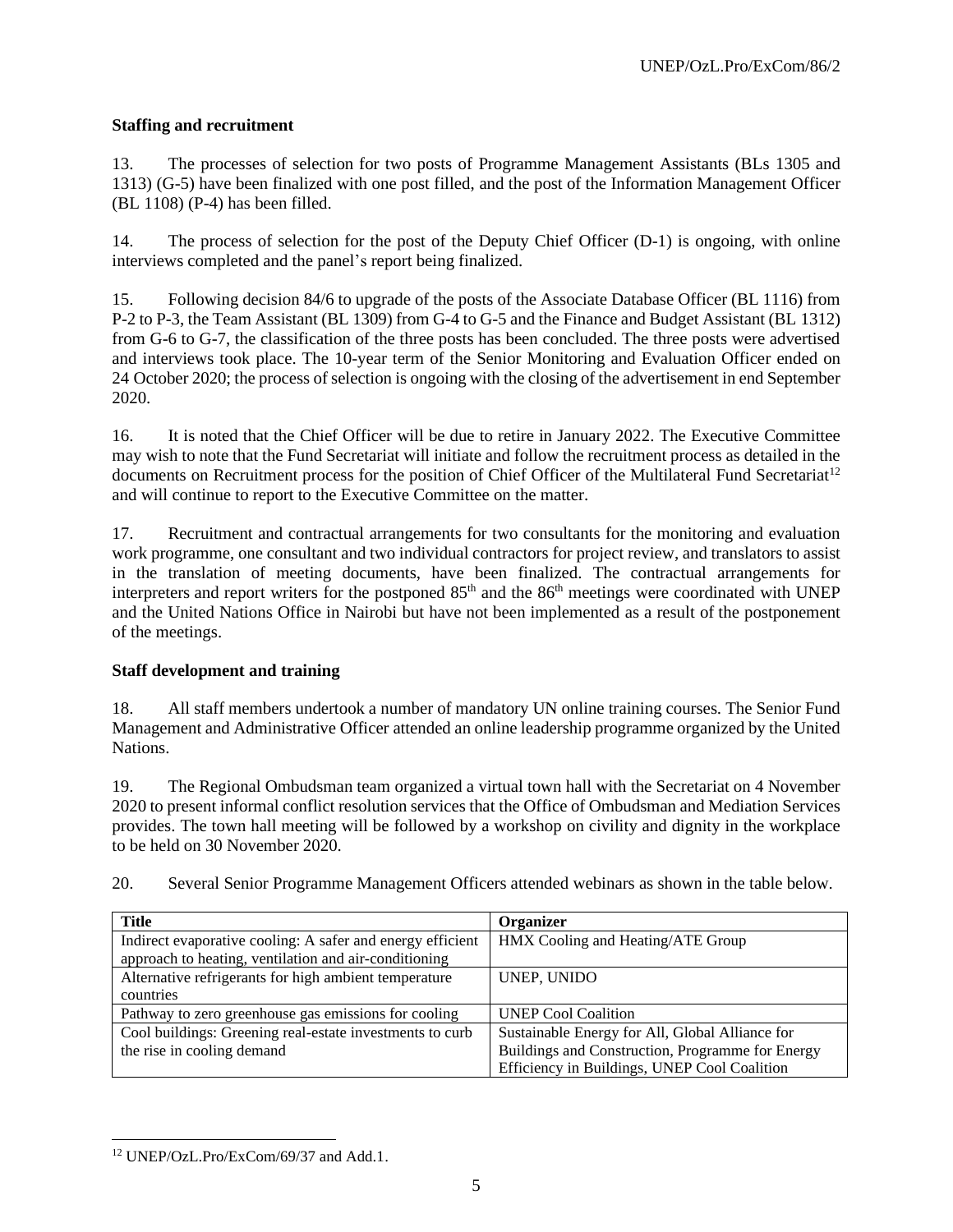| <b>Title</b>                                             | Organizer                                             |
|----------------------------------------------------------|-------------------------------------------------------|
| Environmentally harmful dumping of inefficient and       | Collaborative Labeling and Appliance Standard         |
| obsolete air-conditioners in Africa                      | Program (CLASP), Institute for Governance and         |
|                                                          | Sustainable Development (IGSD)                        |
| From recovery to COP26: The contribution of sustainable  | United Kingdom Department of the Environment,         |
| cooling                                                  | <b>UNEP Cool Coalition, Kigali Cooling Efficiency</b> |
|                                                          | Program (KCEP)                                        |
| Delivering transformational change: The journey of the   | <b>GEF</b>                                            |
| <b>GEF</b>                                               |                                                       |
| How to successfully implement green cooling $-$ sound    | GIZ Proklima on behalf of Federal Ministry for        |
| strategies, qualified RAC workforce, best-available      | Economic Cooperation and Development and Federal      |
| technology                                               | Ministry for the Environment, Nature Conservation     |
|                                                          | and Nuclear Safety, of Germany                        |
| Understanding net benefits and cost for different energy | UNIDO, KCEP, International Copper Association         |
| efficient refrigeration design options                   |                                                       |
| Scaling-up GCF projects on energy-efficient and climate  | Green Climate Fund (GCF) and UNEP                     |
| friendly cooling                                         |                                                       |
| Implementation strategies for India cooling action plan  | Alliance for an Energy Efficient Economy (AEEE)       |
| Cool down to speed up climate action and green recovery  | Permanent Mission of Denmark to the UN and the        |
|                                                          | <b>UNEP Cool Coalition</b>                            |

## **Administrative matters**

21. The signature process for the 10-year lease renewal of the Secretariat offices has been concluded.

22. The Chief Officer and the Senior Administrative and Fund Management Officer have continued to attend online meetings organized by UNEP Corporate Services Division to address business continuity and operating procedures related to human resources, legal instruments and financial implications of the COVID-19 pandemic.

23. In response to COVID-19 pandemic, guided by the United Nations directives, in particular those of the World Health Organization, ICAO (as the UN lead office in Montreal) and UNEP Headquarters, and following the directives and guidelines issued by the Government of Canada and the Government of Quebec, the Secretariat has put in place measures for the purpose of protecting the health of the staff including equipping staff to continue working through telecommuting since mid-March 2020.

#### **Cooperation with multilateral environmental agreements (MEAs) and other organizations**

24. Pursuant to decision 79/1(b), the Secretariat has included a full overview of the status of all discussions with MEAs and other relevant organizations in Annex I to the present document.

#### Multilateral environmental agreements

# *Montreal Protocol*

25. Upon request by the Technology and Economic Assessment Panel (TEAP) task force, the Secretariat reviewed the report related to the replenishment of the Multilateral Fund for the 2021-2023 triennium, made factual corrections and provide comments on it. The Secretariat also provided responses to the task force on relevant questions raised by the Parties at their 42nd OEWG meeting. A few on-line discussions were also held to clarify issues related to this matter.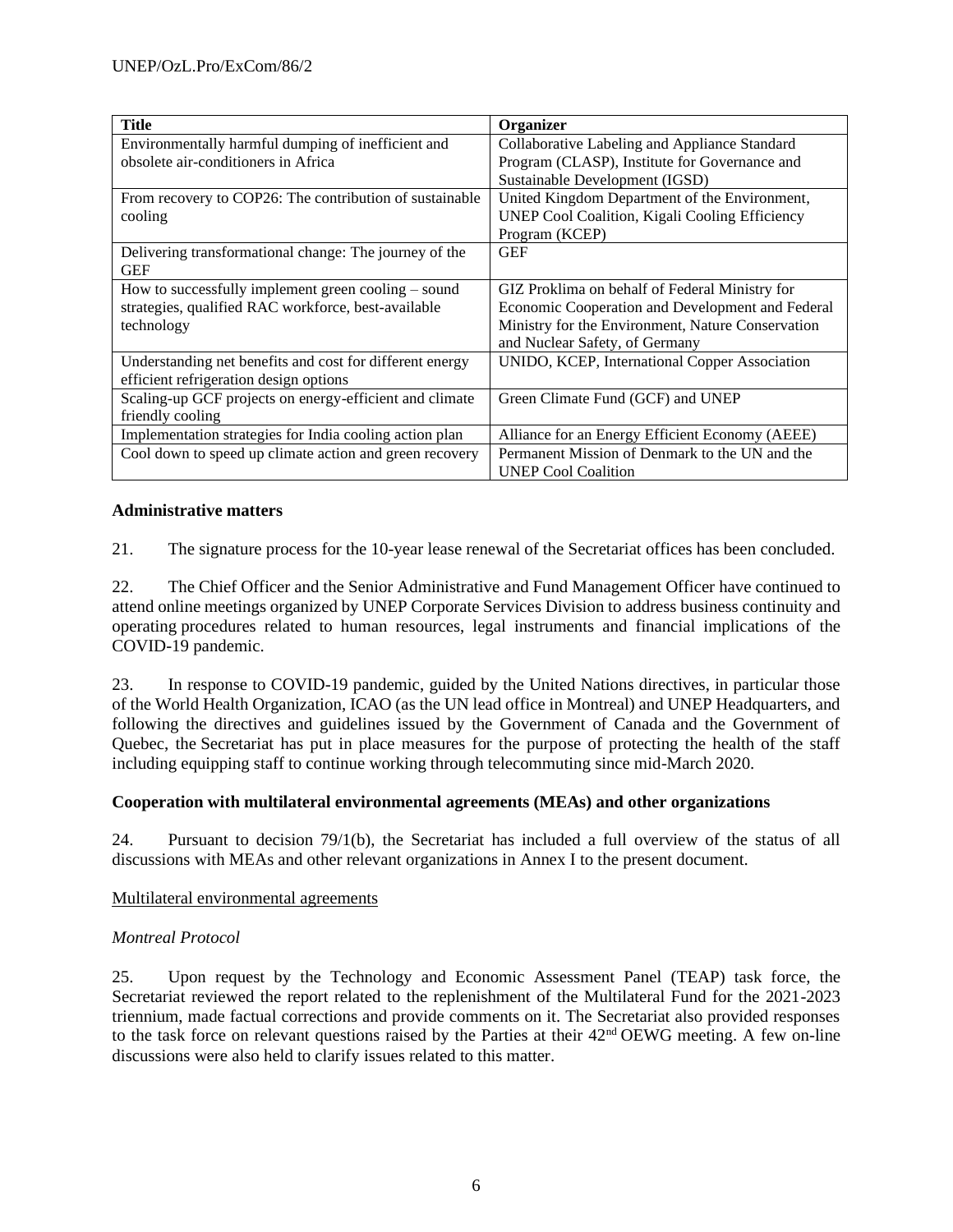## United Nations organizations

#### *Joint Inspection Unit of the United Nations*

26. In the context of the review of environmentally sustainable policies and practices across organizations of the United Nations system, upon invitation, the Secretariat completed a questionnaire to get the views and assess the level of collaboration between United Nations organizations system and the environmental conventions on the matter.

#### Other organizations

## *Global Environment Facility*

27. The GEF Secretariat sought input and advice from the Secretariat on enabling activities, institutional strengthening and support for ratification of the Kigali Amendment in the countries with economies in transition to be funded by the GEF. The Secretariat reviewed particularly the plan for Tajikistan and provided its observations. The Secretariat also provided detailed comments on the matter and relevant Executive Committee meeting documents and guides developed by the Secretariat to assist the GEF Secretariat in the design of these interventions and to ensure consistency with the Multilateral Fund guidelines.

## *Government of France*

28. The Chief Officer participated in a retrospective evaluation on the French contribution to the Fund Secretariat through an interview during which an overview of the Fund Secretariat and the perspective of the Fund Secretariat concerning the French contribution to the Multilateral Fund and the Montreal Protocol were provided.

#### *Organisation Performance Assessment Network (MOPAN)*

29. The Secretariat reviewed the draft assessment report and made factual corrections and provided comments on it. Follow-up communication took place between the Fund and the MOPAN Secretariats with regard to the timeline for the final report and possible ways of sharing key findings with the Executive Committee.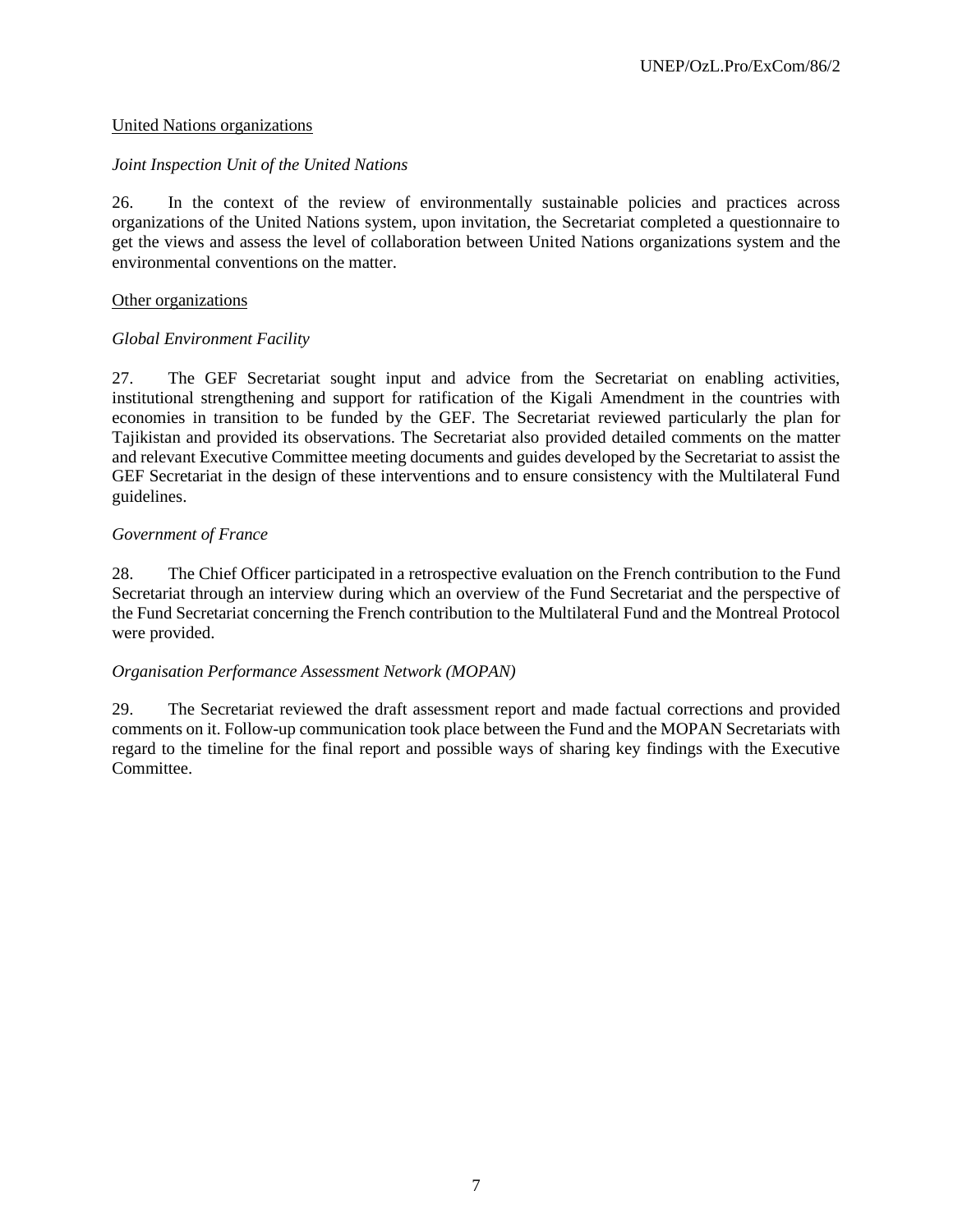#### **Annex I**

## **ADVICE AND/OR INFORMATION PROVIDED BY THE SECRETARIAT OF THE MULTILATERAL FUND TO NON-MONTREAL PROTOCOL BODIES**

| Secretariat advice/discussions held/interaction                                                                                                                                                                                                                                                                                                                                                                                                                                                                      | <b>Meeting</b> |
|----------------------------------------------------------------------------------------------------------------------------------------------------------------------------------------------------------------------------------------------------------------------------------------------------------------------------------------------------------------------------------------------------------------------------------------------------------------------------------------------------------------------|----------------|
| <b>Adaption Fund</b>                                                                                                                                                                                                                                                                                                                                                                                                                                                                                                 |                |
| Explanation of Multilateral Fund policies on interest earned. The information provided by the<br>Secretariat can be found in document AFB/EFC.18/10 of the 18 <sup>th</sup> meeting of the Ethics and Finance<br>Committee at https://www.adaptation-fund.org/wp-content/uploads/2016/03/AFB-EFC-18.10-<br>Investment-income-doc.pdf.                                                                                                                                                                                | 76             |
| <b>Arab Forum for Environment and Development</b>                                                                                                                                                                                                                                                                                                                                                                                                                                                                    |                |
| An article on the Multilateral Fund's experience in the Arab region for the 2018 Report of the Arab<br>Forum for Environment and Development.                                                                                                                                                                                                                                                                                                                                                                        | 81             |
| Center for Climate and Energy Solutions (formerly, Pew Center on Climate Change)                                                                                                                                                                                                                                                                                                                                                                                                                                     |                |
| Documents UNEP/OzL.Pro/ExCom/37/59, UNEP/OzL.Pro/ExCom/38/54 & Add.1; text of<br>decisions 37/62 and 38/63; Guidelines on funding of technology not in the public domain<br>(Annex XIV of UNEP/OzL.Pro/ExCom/38/70/rev.1); Observations on technology transfer license<br>fees and royalties for different types of projects (liquid carbon dioxide, metered-dose inhalers,<br>tobacco fluffing, HFC-32 for the refrigeration sector, supercritical CO2, the HCFC production<br>sector).                             | 75             |
| <b>Climate and Clean Air Coalition to Reduce Short-Lived Climate Pollutants (CCAC)</b>                                                                                                                                                                                                                                                                                                                                                                                                                               |                |
| Informal consultations with the CCAC Secretariat on an new initiative on efficient cooling that had<br>been provisionally approved by the CCAC working group to help build high-level leadership and<br>facilitate collaboration among stakeholders with a view to fostering enhanced energy efficiency in<br>the cooling sector while countries implement the phase-down of HFC refrigerants under the<br>Montreal Protocol.                                                                                        | 83             |
| Overview of approved HCFC demonstration projects and options for additional projects to<br>demonstrate climate-friendly and energy-efficient alternative technologies to HCFCs<br>(UNEP/OzL.Pro/ExCom/72/40). Briefing on Multilateral Fund-financed surveys of ODS<br>alternatives; possible opportunities for CCAC in Countries with Economies in Transition (CEIT);<br>lessons learned from the Multilateral Fund that might be applicable to the technical review process<br>and funding cycle of CCAC projects. | 75             |
| Document 72/40, Overview of approved HCFC demonstration projects and options for additional<br>projects to demonstrate climate-friendly and energy-efficient alternative technologies to HCFCs<br>(decision $71/51(a)$ ), which summarizes the results of Multilateral Fund HCFC demonstration<br>projects approved so far.                                                                                                                                                                                          | 74             |
| <b>Climate Technology Centre and Network</b>                                                                                                                                                                                                                                                                                                                                                                                                                                                                         |                |
| Presentation on capacity building under the Multilateral Fund as resource material for the<br>Sixth meeting of the Advisory Board. General information on the Multilateral Fund and<br>background documents.                                                                                                                                                                                                                                                                                                         | 75             |
| <b>European Union / European Parliament</b>                                                                                                                                                                                                                                                                                                                                                                                                                                                                          |                |
| During the $25th$ MOP, the Chief Officer received a request from the European Parliament to have a<br>bilateral discussion on issues related to the Multilateral Fund including the resources needed for the<br>replenishment of the Multilateral Fund and proposals for additional contributions to fund climate<br>benefits. Accordingly, the Chief Officer provided the two representatives of the European<br>Parliament with a short briefing explaining the operation of the Multilateral Fund.                | 71             |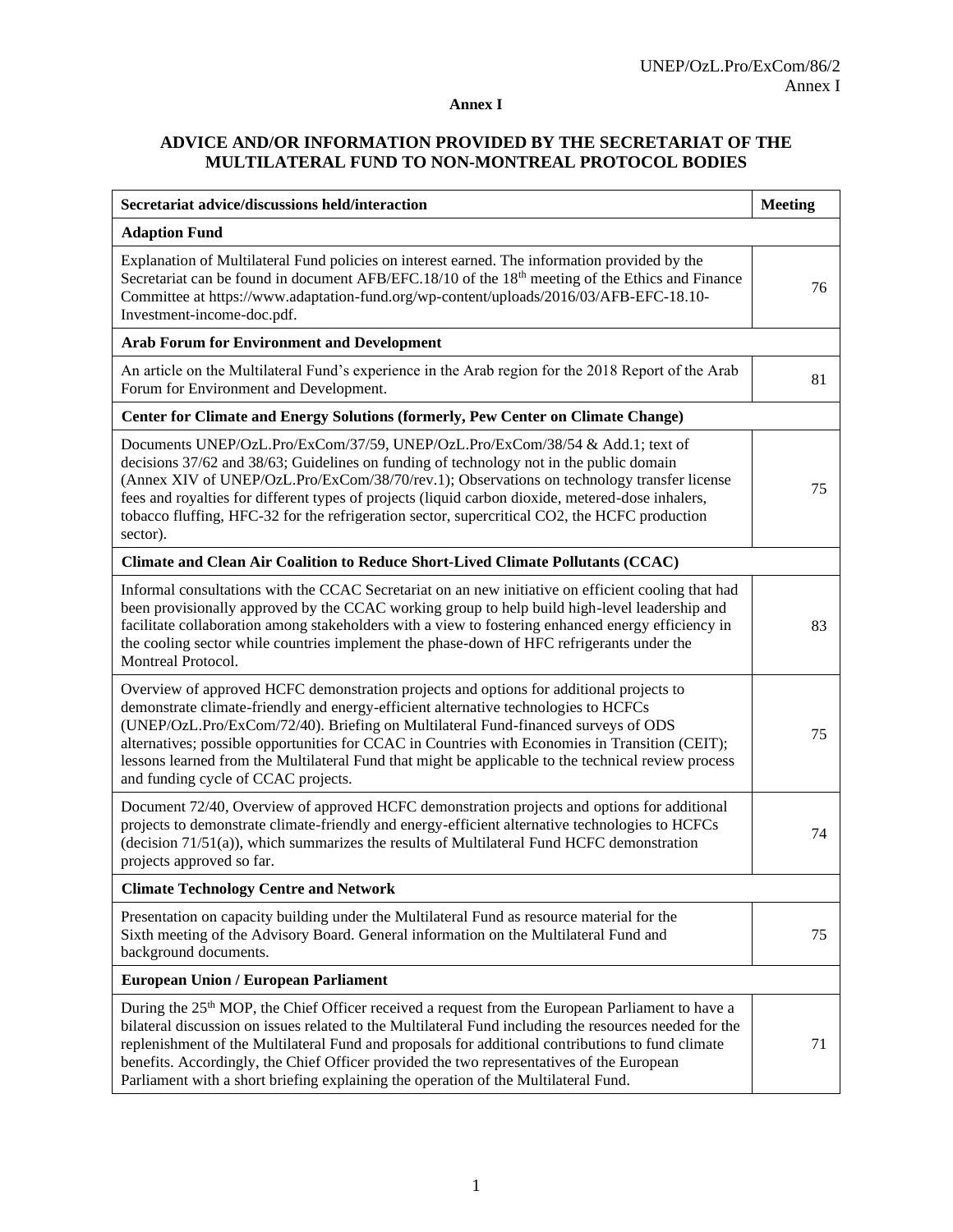| Secretariat advice/discussions held/interaction                                                                                                                                                                                                                                                                                                                                                                                                                                                                                                                                                                                                                                                                                              | <b>Meeting</b> |
|----------------------------------------------------------------------------------------------------------------------------------------------------------------------------------------------------------------------------------------------------------------------------------------------------------------------------------------------------------------------------------------------------------------------------------------------------------------------------------------------------------------------------------------------------------------------------------------------------------------------------------------------------------------------------------------------------------------------------------------------|----------------|
| <b>German Ministry for Economic Cooperation and Development</b>                                                                                                                                                                                                                                                                                                                                                                                                                                                                                                                                                                                                                                                                              |                |
| Information on the achievements of the Multilateral Fund and a summary of approved projects<br>implemented by Germany as a bilateral agency.                                                                                                                                                                                                                                                                                                                                                                                                                                                                                                                                                                                                 | 77             |
| <b>Global Environment Facility (GEF)</b>                                                                                                                                                                                                                                                                                                                                                                                                                                                                                                                                                                                                                                                                                                     |                |
| The Secretariat participated in the workshop on "Delivering Multiple Global Environmental<br>Benefits through the Sound Management of Chemicals and Waste", organized by the<br>Scientific and Technical Advisory Panel and was called on during discussion on identified<br>linkages, especially regarding ozone depletion.                                                                                                                                                                                                                                                                                                                                                                                                                 | 86             |
| Comments on interventions relating to enabling activities, institutional strengthening and<br>support for ratification of the Kigali Amendment in the countries with economies in<br>transition and review of one plan for Tajikistan.                                                                                                                                                                                                                                                                                                                                                                                                                                                                                                       | 86             |
| Informal on-line discussions between the Secretariat and staff of GEF on possibilities for further<br>collaboration on energy-efficiency matters.                                                                                                                                                                                                                                                                                                                                                                                                                                                                                                                                                                                            | 85             |
| Review of one project: Energy efficiency (EE) for air-conditioners in buildings for India.                                                                                                                                                                                                                                                                                                                                                                                                                                                                                                                                                                                                                                                   | 84             |
| Review of one project: Accelerating Adoption of Sustainable Thermal Comfort: Transition towards<br>Energy Efficient and Climate Resilient Cities in India.                                                                                                                                                                                                                                                                                                                                                                                                                                                                                                                                                                                   | 82             |
| Review of four projects: Completion of the phase-out of HCFC consumption with the support of<br>low-GWP technologies in Belarus, GEF project ID 6046; Kazakhstan, HCFC Phase-out in<br>Kazakhstan through the promotion of zero-ODS low-GWP energy-efficient technologies, GEF<br>project ID 6090; Complete HCFC phase-out in Tajikistan through the promotion of zero-ODS low-<br>GWP energy-efficient technologies, GEF ID 6030; Complete HCFC Phase-out in Uzbekistan<br>through the promotion of zero-ODS low-GWP energy-efficient technologies, GEF ID 6003.                                                                                                                                                                            | 80             |
| Review of the project on the introduction of ODS alternatives in agriculture and in the post-harvest<br>sector in Kazakhstan (GEF project ID 9184).                                                                                                                                                                                                                                                                                                                                                                                                                                                                                                                                                                                          | 76             |
| Comments on the proposal for a methyl bromide project for Kazakhstan (GEF funding);<br>Provided ideas on the use of funds under GEF 6 for ODS phase-out in non-Article 5 CEIT<br>countries. Information on the discussions at recent Montreal Protocol meetings regarding proposals<br>for an amendment to the Protocol.                                                                                                                                                                                                                                                                                                                                                                                                                     | 75             |
| Review of a project (Introduction of ODS alternatives in agriculture and in the post-harvest sector<br>in Kazakhstan) against the Multilateral Fund's policies and guidelines.                                                                                                                                                                                                                                                                                                                                                                                                                                                                                                                                                               | 72             |
| The Secretariat received an invitation to attend the $45th$ GEF Council Meeting that would be held<br>from 5 to 7 November 2013. In a further invitation letter to the new Chief Officer, the CEO and<br>Chairperson of the GEF welcomed a renewal of the past cooperation in providing assistance to<br>parties to meet their obligations under the Montreal Protocol and a renewal of historic ties. In<br>response, the Chief Officer informed the CEO that the Fund Secretariat would not be able to attend<br>the Council Meeting due to preparations for the 71 <sup>st</sup> meeting; however, he advised the CEO that he<br>looked forward to meeting her with a view to strengthening the relationship with the GEF<br>Secretariat. | 71             |
| The Secretariat participated in a meeting of the GEF Chemicals and Waste Technical Advisory<br>Group (TAG) to provide feedback on the draft focal area strategy for chemicals and wastes to guide<br>the sixth replenishment of the GEF (GEF-6). The draft strategy included the Montreal-Protocol-<br>related activities of the GEF.                                                                                                                                                                                                                                                                                                                                                                                                        | 69             |
| Since the $67th$ meeting there has been an interchange of correspondence with the Chief Executive<br>Officer of the GEF on issues related to cooperation between the two funding mechanisms.<br>Consideration has been given to the possibility of issuing a joint Multilateral Fund/GEF publication<br>on the implementation of the Montreal Protocol over the last 25 years.                                                                                                                                                                                                                                                                                                                                                               | 68             |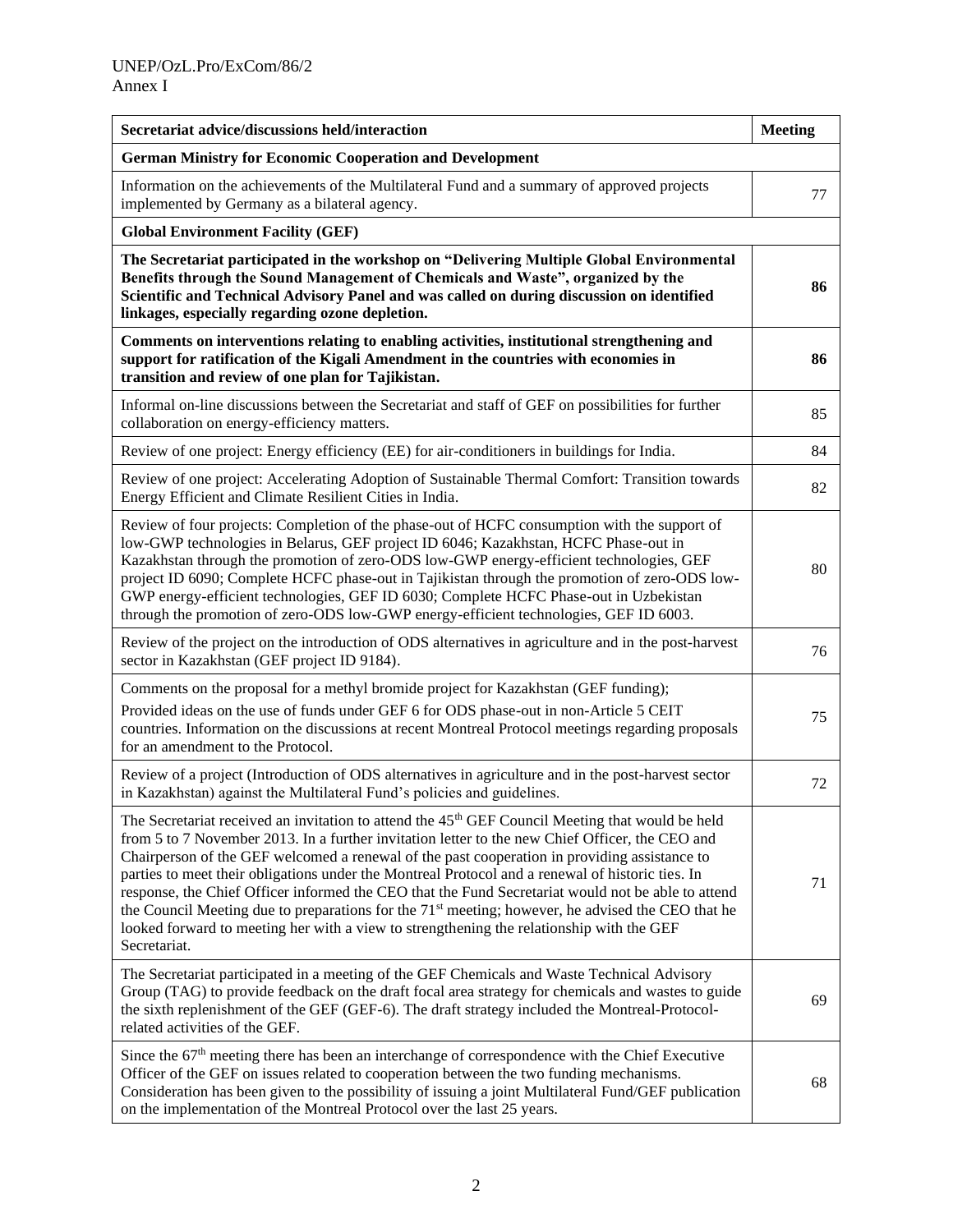| Secretariat advice/discussions held/interaction                                                                                                                                                                                                                                                                                                                                                                                                                                                                                                                                             | <b>Meeting</b> |
|---------------------------------------------------------------------------------------------------------------------------------------------------------------------------------------------------------------------------------------------------------------------------------------------------------------------------------------------------------------------------------------------------------------------------------------------------------------------------------------------------------------------------------------------------------------------------------------------|----------------|
| <b>Government of France</b>                                                                                                                                                                                                                                                                                                                                                                                                                                                                                                                                                                 |                |
| The Chief Officer participated in an interview on retrospective evaluation proposal on the<br>French contribution to the Fund Secretariat                                                                                                                                                                                                                                                                                                                                                                                                                                                   | 86             |
| Courtesy visit to the Ministry for the Economy and Finances of France. Issues discussed included<br>inter alia bilateral co-operation by the Government of France, and the replenishment of the<br>Multilateral Fund for the 2021-2023 triennium.                                                                                                                                                                                                                                                                                                                                           | 83             |
| Information on the modalities for additional contributions to the Multilateral Fund.                                                                                                                                                                                                                                                                                                                                                                                                                                                                                                        | 77             |
| <b>Green Climate Fund (GCF)</b>                                                                                                                                                                                                                                                                                                                                                                                                                                                                                                                                                             |                |
| Informal on-line discussions between the Secretariat and staff of the GCF on possibilities for<br>further collaboration, as the consultative meeting on development of GCF energy efficiency<br>sectoral guidance scheduled for 27-28 February 2020 was cancelled due to COVID-19.                                                                                                                                                                                                                                                                                                          | 85             |
| A representative of the GCF visited the Secretariat and held a number of meetings with the<br>Secretariat staff that provided an opportunity for an exchange of information on how both funds<br>operate and possibilities for further collaboration.                                                                                                                                                                                                                                                                                                                                       | 84             |
| Informal discussions between the Chief Officer and the Deputy Executive Secretary of the GCF on<br>matters of interests to both Funds, in the margins of the fourth session of the United Nations<br>Environment Assembly.                                                                                                                                                                                                                                                                                                                                                                  | 83             |
| Meeting documents related the modalities for reporting the administrative costs of implementing<br>agencies including the following documents: UNEP/OzL.Pro/ExCom/26/67,<br>UNEP/OzL.Pro/ExCom/34/52 and, UNEP/OzL.Pro/ExCom/38/59, UNEP/OzL.Pro/ExCom/55/48,<br>and UNEP/OzL.Pro/ExCom/80/43                                                                                                                                                                                                                                                                                               | 81             |
| Conference call to provide information on the Multilateral Fund practices regarding concessional<br>lending and incremental costs.                                                                                                                                                                                                                                                                                                                                                                                                                                                          | 80             |
| Provided link to documents relevant to the Technology and Economic Assessment Panel, Scientific<br>Assessment Panel, and the Environmental Effects Assessment Panel on the Ozone Secretariat's<br>website, and also an introduction to the Ozone Secretariat's Communications Officer;                                                                                                                                                                                                                                                                                                      |                |
| Documents were provided, including: the Executive Committee Primer; Multilateral Fund policy,<br>procedures, guidelines and criteria; the presentation entitled "The Multilateral Fund: Governance,<br>Business Model, Accomplishments, Challenges"; examples of pre-session documents for business<br>planning, project proposals; monitoring and evaluation work programme and project completion<br>reports; business plan templates; progress reporting guidelines; reports of the two evaluations on<br>institutional strengthening; and the monitoring and evaluation work programme. | 77             |
| The Fund Secretariat's experience in establishing legal arrangements with implementing entities<br>and establishing a progress reporting system for the Multilateral Fund.                                                                                                                                                                                                                                                                                                                                                                                                                  | 76             |
| Information on performance indicators developed for the Multilateral Fund;                                                                                                                                                                                                                                                                                                                                                                                                                                                                                                                  |                |
| Information on the discussions at recent Montreal Protocol meetings regarding proposals for an<br>amendment to the Protocol;                                                                                                                                                                                                                                                                                                                                                                                                                                                                |                |
| Information on the Multilateral Fund's monitoring and accounting framework including Chapter XI<br>of the Multilateral Fund policies, procedures, guidelines and criteria (monitoring and evaluation);                                                                                                                                                                                                                                                                                                                                                                                      | 75             |
| Presentation on capacity building under the Multilateral Fund.                                                                                                                                                                                                                                                                                                                                                                                                                                                                                                                              |                |
| Presentation on the Multilateral Fund and a sample of key documents including Secretariat<br>activities, status of the Fund, consolidated business plans and progress reports, a sample of project<br>proposals and policy papers. Further details and discussions on the Multilateral Fund.                                                                                                                                                                                                                                                                                                | 74             |
| Overview of the objectives and operation of the Multilateral Fund, including its project review<br>process, policy development, meeting process, and implementation of Executive Committee<br>decisions.                                                                                                                                                                                                                                                                                                                                                                                    | 72             |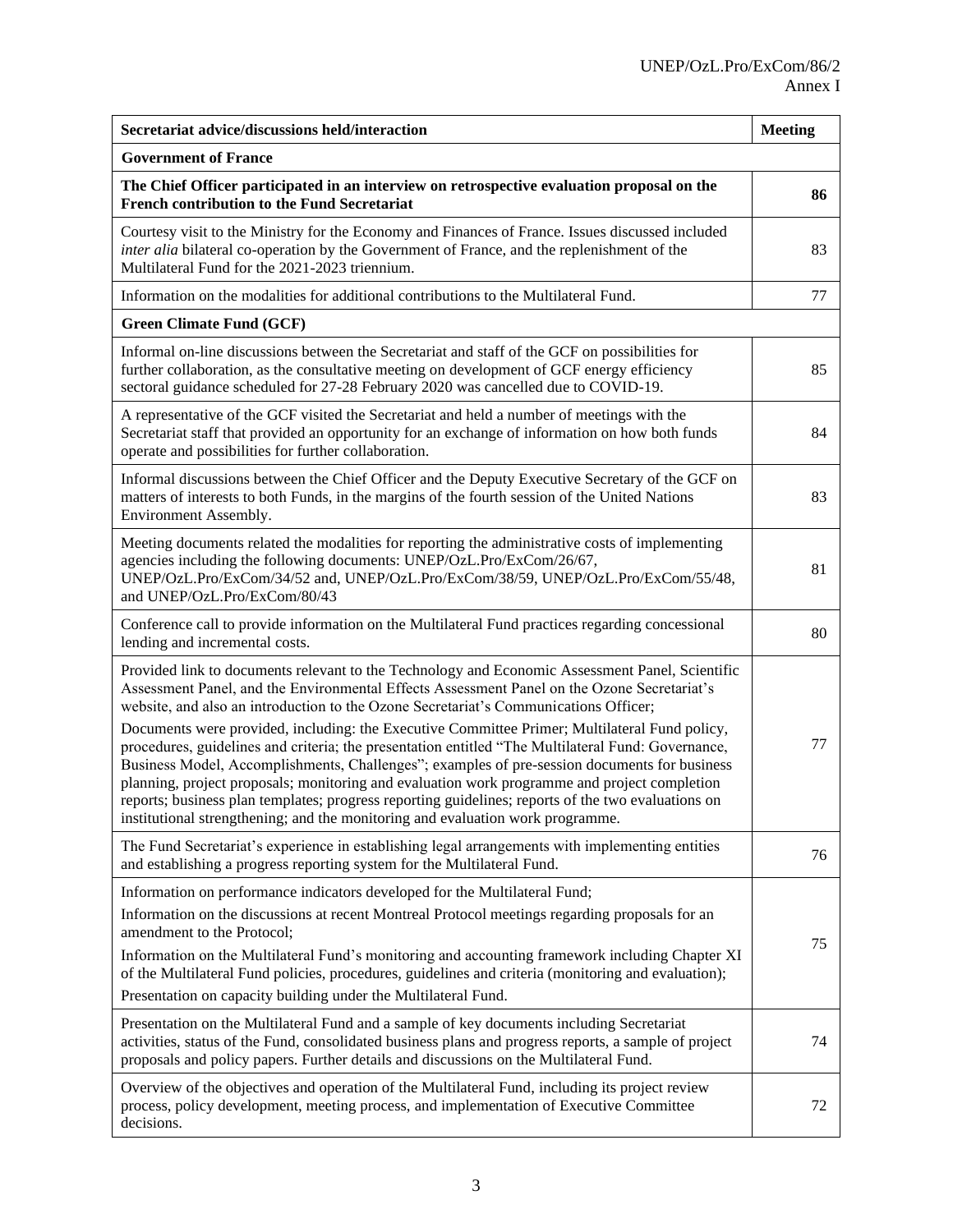| Secretariat advice/discussions held/interaction                                                                                                                                                                                                                                                                                                                                                                                                                                                                                                                                                                                                                                                                                                                                                                       | <b>Meeting</b> |
|-----------------------------------------------------------------------------------------------------------------------------------------------------------------------------------------------------------------------------------------------------------------------------------------------------------------------------------------------------------------------------------------------------------------------------------------------------------------------------------------------------------------------------------------------------------------------------------------------------------------------------------------------------------------------------------------------------------------------------------------------------------------------------------------------------------------------|----------------|
| The Interim Secretariat of the GCF wrote to the Multilateral Fund on 24 September 2013 with an<br>invitation to attend the 5 <sup>th</sup> meeting of the Board of the GCF as an observer, although the letter noted<br>that observer status for the Multilateral Fund had not yet been approved. The Fund Secretariat<br>could not attend the Board meeting, which took place from 8 to 10 October, due to preparations for<br>the 71 <sup>st</sup> meeting. A further letter of 21 October 2013 informed the Fund Secretariat that the next<br>Board meeting would take place in Indonesia from 19 to 21 February 2014, indicated that observer<br>status for the Multilateral Fund had been approved by an amendment to decision B.04/15, and also<br>requested the Fund Secretariat to nominate a contact person. | 71             |
| <b>Grenoble School of Management</b>                                                                                                                                                                                                                                                                                                                                                                                                                                                                                                                                                                                                                                                                                                                                                                                  |                |
| Information on the policies and procedures of the Multilateral Fund and the process of project<br>approval for a study on technology learning curves.                                                                                                                                                                                                                                                                                                                                                                                                                                                                                                                                                                                                                                                                 | 80             |
| <b>Intergovernmental Platform on Biodiversity and Ecosystem Services (IPBES)</b>                                                                                                                                                                                                                                                                                                                                                                                                                                                                                                                                                                                                                                                                                                                                      |                |
| Information on practices regarding financial support to meeting participants/delegates.                                                                                                                                                                                                                                                                                                                                                                                                                                                                                                                                                                                                                                                                                                                               | 75             |
| <b>International Energy Agency (IEA)</b>                                                                                                                                                                                                                                                                                                                                                                                                                                                                                                                                                                                                                                                                                                                                                                              |                |
| The Secretariat and the Executive Secretary of the Ozone Secretariat met with a representative of<br>the IEA. The Secretariat explained the work on energy efficiency in the context of the Kigali<br>Amendment. The representative of the IEA indicated that his Organization had undertaken a<br>compilation of policies and standards on energy efficiency in different countries and made it<br>available to the Secretariat. The representative also shared a report on cooling prepared by the IEA.                                                                                                                                                                                                                                                                                                             | 83             |
| Joint Inspection Unit of the United Nation                                                                                                                                                                                                                                                                                                                                                                                                                                                                                                                                                                                                                                                                                                                                                                            |                |
| The Secretariat completed a questionnaire with regard to the review of environmentally<br>sustainable policies and practices across organizations of the United Nations system.                                                                                                                                                                                                                                                                                                                                                                                                                                                                                                                                                                                                                                       | 86             |
| An updated summary of the information on technical assistance and funding provided to Small<br>Island Developing States (SIDS) under the Multilateral Fund, which had previously been provided<br>in February 2015. Further clarifications were provided on 20 October and 7 November 2016.                                                                                                                                                                                                                                                                                                                                                                                                                                                                                                                           | 77             |
| Comments on the draft document "Review of Activities and Resources Devoted to Address<br>Climate Change in the United Nations System Organizations;<br>Substantive information including a summary of technical assistance and funding provided to Small<br>Island Developing States (SIDS) under the Multilateral Fund and comprehensive information on<br>Multilateral Fund projects approved for each country.                                                                                                                                                                                                                                                                                                                                                                                                     | 74             |
| The Secretariat completed a questionnaire with regard to the review of activities and resources<br>devoted to address climate change.                                                                                                                                                                                                                                                                                                                                                                                                                                                                                                                                                                                                                                                                                 | 73             |
| Comments and factual corrections to information on the Multilateral Fund in the report "Post-<br>Rio+20 review of environmental governance within the United Nations system".                                                                                                                                                                                                                                                                                                                                                                                                                                                                                                                                                                                                                                         | 72             |
| With regard to the 2013 evaluation/review entitled "Post-Rio+20 review of environmental<br>governance within the United Nations system, the Secretariat provided the Joint Inspection Unit<br>with information about the Fund's structure, funding levels, number and characteristics of<br>meetings, meeting participants, project approval process, support costs, Secretariat personnel<br>levels, history of approvals from 2006-2013, implementation modalities, compliance, governance<br>framework, strategic planning, synergies and coordination with other MEAs, scientific assessments,<br>advocacy and outreach, administration, gender distribution and geographical balance of the<br>Executive Committee and Secretariat.                                                                              | 70             |
| Kigali Cooling Efficiency Program (K-CEP)                                                                                                                                                                                                                                                                                                                                                                                                                                                                                                                                                                                                                                                                                                                                                                             |                |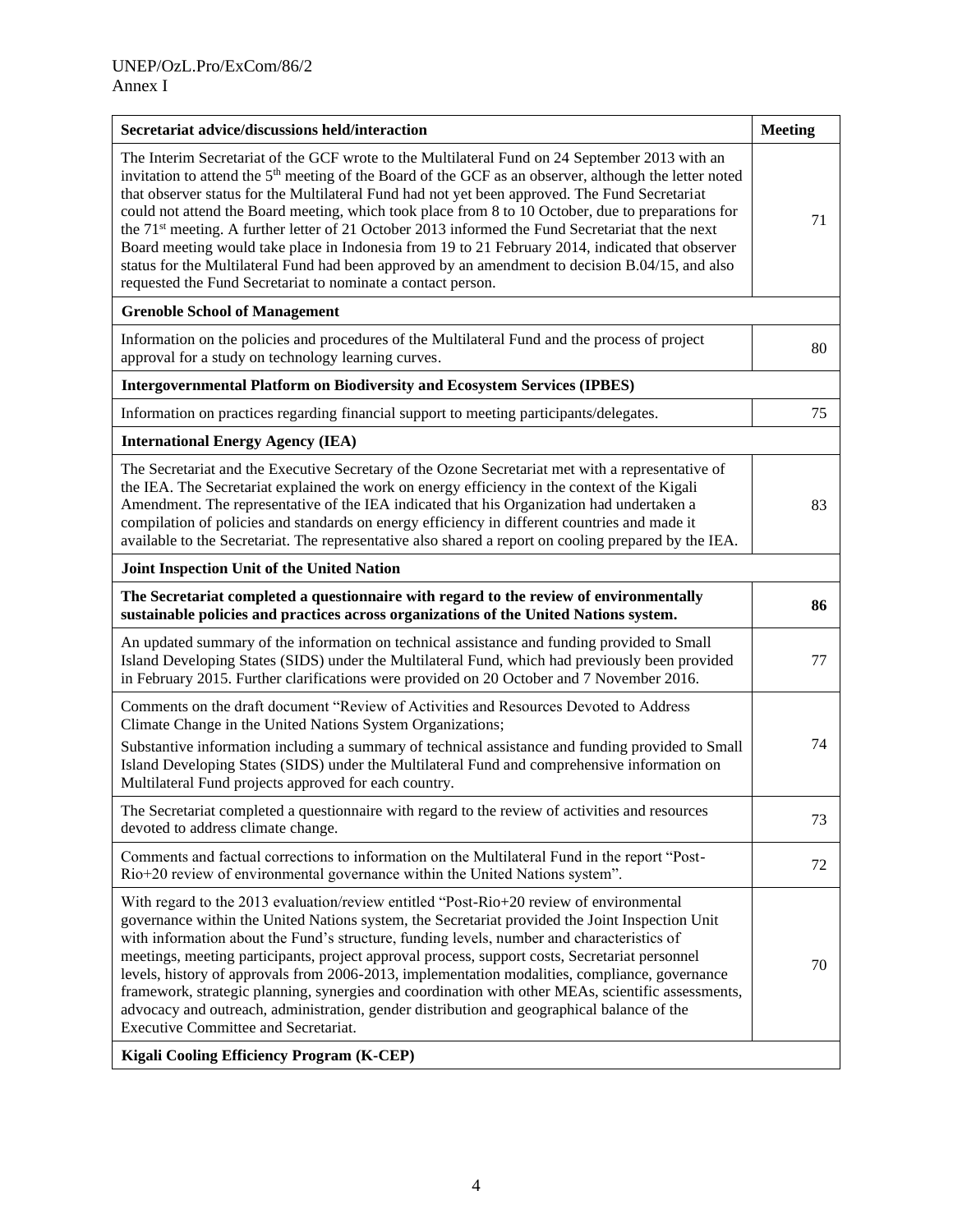| Secretariat advice/discussions held/interaction                                                                                                                                                                                                                                                                                                                                                                                                                                                                                                                                                                                                                                                                                                                                                                                                                                                                                                                                                                                             | <b>Meeting</b> |
|---------------------------------------------------------------------------------------------------------------------------------------------------------------------------------------------------------------------------------------------------------------------------------------------------------------------------------------------------------------------------------------------------------------------------------------------------------------------------------------------------------------------------------------------------------------------------------------------------------------------------------------------------------------------------------------------------------------------------------------------------------------------------------------------------------------------------------------------------------------------------------------------------------------------------------------------------------------------------------------------------------------------------------------------|----------------|
| Participation in the webinar on 28 January 2020 on the Nationally Determined Contributions<br>(NDC) Support Facility for Efficient, Climate-Friendly Cooling (NDC Support Facility) – a new<br>initiative that provides funding and guidance to entities that support countries in integrating cooling<br>solutions into the next round of their NDCs.<br>Upon a request by the Secretariat for clarification on whether the project proposals submitted<br>would include safeguards to avoid uptake of energy-efficient cooling applications based on high-<br>GWP refrigerants; K-CEP assured that low-GWP technologies would be promoted through the<br>NDC Support Facility.                                                                                                                                                                                                                                                                                                                                                            | 85             |
| Upon a request to provide feedback to ITAD Ltd., an organisation that has been commissioned to<br>help develop a better understanding of K-CEP role in promoting energy efficiency in the cooling<br>sector, the Secretariat had a conference call with an ITAD staff member informing on the input<br>provided by the Secretariat to K-CEP in the initial phase of its establishment and its understanding<br>of the linkage of K-CEP's activities with the Montreal Protocol project activities, particularly<br>relating to HFC phase-down projects.                                                                                                                                                                                                                                                                                                                                                                                                                                                                                     | 84             |
| Continued informal sharing of experience of the Multilateral Fund.                                                                                                                                                                                                                                                                                                                                                                                                                                                                                                                                                                                                                                                                                                                                                                                                                                                                                                                                                                          | 80             |
| The Director and one other representative of K-CEP, responsible for coordinating the work of 19<br>philanthropic foundations on matters related to energy-efficiency and cooling with regard to<br>implementation of the Kigali Amendment, visited the Secretariat on 26 January 2017 to learn more<br>about the Multilateral Fund. K-CEP aims to allocate approximately US \$53 million from<br>philanthropic foundations by the end of 2017 for targeted support through country programmes in a<br>small number of countries and more general support to over 100 countries to improve energy<br>efficiency.<br>Information provided included the Executive Committee Primer; a presentation that summarizes<br>how the Multilateral Fund operates; Guidelines for submitting progress and financial reporting;<br>Guide for preparation of project proposals; the templates for project completion reports; and<br>document UNEP/OzL.Pro/ExCom/74/51 on the Review of institutional strengthening and the<br>associated decision 74/51. | 78             |
| <b>Lawrence Berkeley National Laboratory</b>                                                                                                                                                                                                                                                                                                                                                                                                                                                                                                                                                                                                                                                                                                                                                                                                                                                                                                                                                                                                |                |
| The Secretariat provided comments on a draft report on opportunities and risks of efficiency<br>improvement and refrigerant transition in room air-conditioning.                                                                                                                                                                                                                                                                                                                                                                                                                                                                                                                                                                                                                                                                                                                                                                                                                                                                            | 80             |
| <b>Natural Resources Defense Council</b>                                                                                                                                                                                                                                                                                                                                                                                                                                                                                                                                                                                                                                                                                                                                                                                                                                                                                                                                                                                                    |                |
| Multilateral Fund Climate Impact Indicator (MCII) including the tool (Excel file), the manual<br>(PDF) and an explanation of the tool (Word file).                                                                                                                                                                                                                                                                                                                                                                                                                                                                                                                                                                                                                                                                                                                                                                                                                                                                                          | 81             |
| <b>Minamata Convention on Mercury</b>                                                                                                                                                                                                                                                                                                                                                                                                                                                                                                                                                                                                                                                                                                                                                                                                                                                                                                                                                                                                       |                |
| In July 2013, the Secretariat received an invitation from the Government of Japan to attend the<br>Conference of Plenipotentiaries for the adoption and signature of the Minamata Convention on<br>Mercury, held from 9 to 11 October 2013 in Kumamoto and Minamata, Japan. However, the<br>Secretariat was unable to attend.                                                                                                                                                                                                                                                                                                                                                                                                                                                                                                                                                                                                                                                                                                               | 71             |
| <b>Multilateral Organisation Performance Assessment Network (MOPAN)</b>                                                                                                                                                                                                                                                                                                                                                                                                                                                                                                                                                                                                                                                                                                                                                                                                                                                                                                                                                                     |                |
| The Secretariat reviewed the draft assessment report and made factual corrections and<br>provided comments on it. Follow-up communication took place between the two Secretariats<br>with regard to the timeline for the final report and possible ways of sharing key findings with<br>the Executive Committee.                                                                                                                                                                                                                                                                                                                                                                                                                                                                                                                                                                                                                                                                                                                            | 86             |
| The Secretariat provided additional information and clarifications on matters related to the<br>Multilateral Fund to the consultant responsible for the assessment of the Multilateral Fund by<br>MOPAN. The Secretariat had further discussions with MOPAN Secretariat, which indicated that<br>the draft assessment report was in its last stage of preparation and would be submitted to the<br>Secretariat to review it before it is submitted to Member Governments.                                                                                                                                                                                                                                                                                                                                                                                                                                                                                                                                                                   | 85             |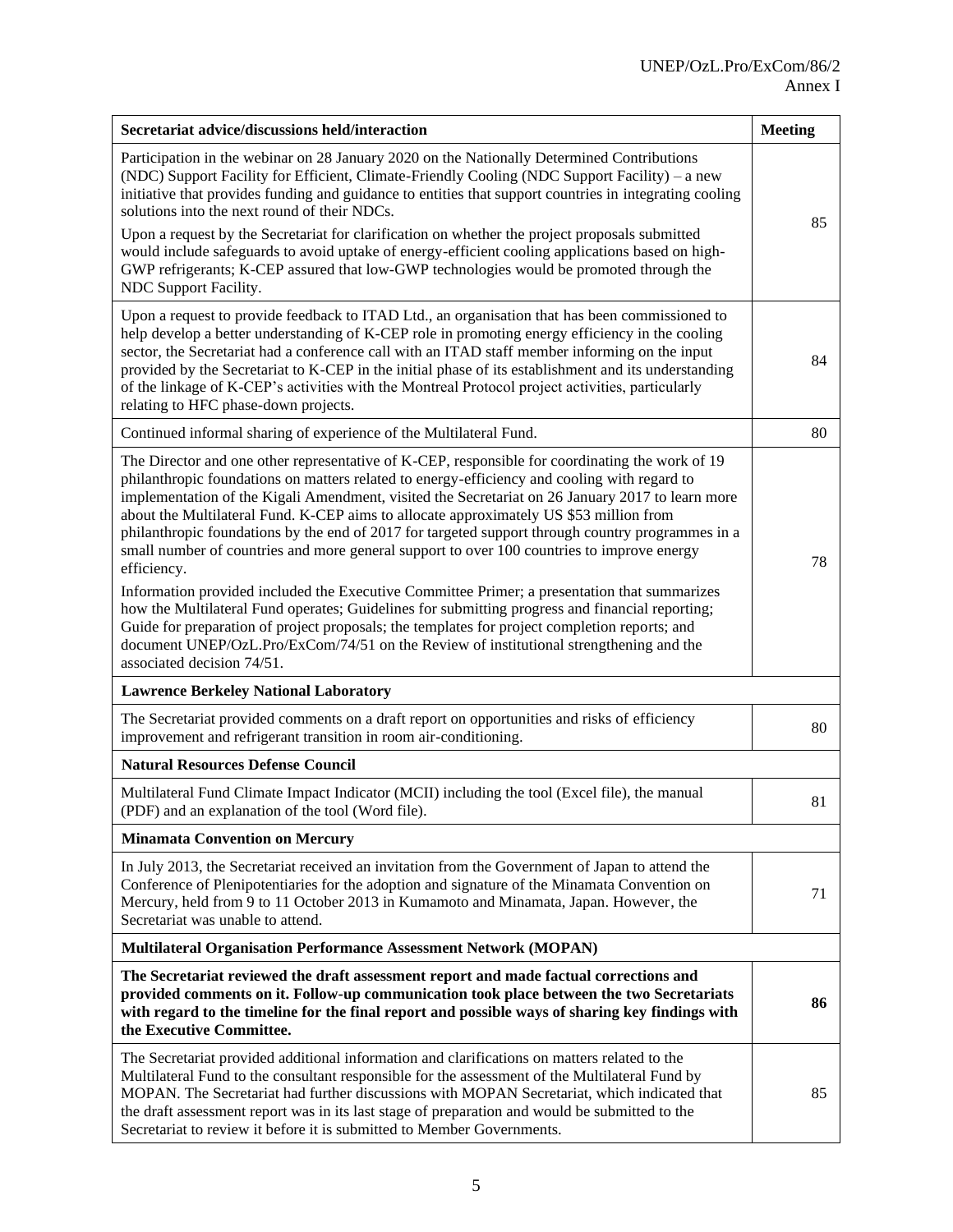| Secretariat advice/discussions held/interaction                                                                                                                                                                                                                                                                                                                                                                                                                                                                                                                                                                                                                                                                           | <b>Meeting</b> |
|---------------------------------------------------------------------------------------------------------------------------------------------------------------------------------------------------------------------------------------------------------------------------------------------------------------------------------------------------------------------------------------------------------------------------------------------------------------------------------------------------------------------------------------------------------------------------------------------------------------------------------------------------------------------------------------------------------------------------|----------------|
| The representatives of the Secretariat of MOAP and of the service provider that carries out the<br>assessment, visited the Secretariat. The Chief Officer made a presentation on the Multilateral Fund,<br>including its governance, business model and accomplishments. The representatives of MOPAN<br>had a number of meetings with the Secretariat staff. The Secretariat was also informed about the<br>meetings that the evaluators organized with all four implementing agencies of the Fund. The<br>Secretariat provided the contact data of members of the Executive Committee, some of whom<br>would be contacted to provide input to the assessment exercise.                                                  | 84             |
| The Secretariat attended a meeting at the Secretariat of MOPAN, where an introduction of the Fund<br>was made. Discussions were held on <i>inter alia</i> the scope of the assessment to the stakeholders<br>involved; major differences between the Multilateral Fund and other organizations being assessed,<br>which would lead to a tailored assessment to ensure fairness; the schedule for an inception visit to<br>the Fund Secretariat, and the possible need for the assessment team to attend an Executive<br>Committee.                                                                                                                                                                                        | 83             |
| Letter received from MOPAN Secretariat informing that MOPAN's Steering Committee took the<br>decision to assess the Multilateral Fund in its next assessment cycle.                                                                                                                                                                                                                                                                                                                                                                                                                                                                                                                                                       | 82             |
| <b>Sustainable United Nations (SUN)</b>                                                                                                                                                                                                                                                                                                                                                                                                                                                                                                                                                                                                                                                                                   |                |
| The Secretariat made a presentation at the 31 <sup>st</sup> meeting of the United Nations Issues Management<br>Group (IMG) on Environmental Sustainability Management, held at ICAO, Montreal on 11<br>October 2019. The Secretariat presented how the UN offices can collaborate with activities<br>undertaken by the agencies on implementation of projects at national, regional and global levels<br>that promote adoption of ozone friendly and HFC-free technologies. A representative of the<br>Sustainable United Nations (SUN), an office that manages and supports the IMG on Environmental<br>Sustainability Management, visited the Secretariat office and presented the work of this office to<br>the staff. | 84             |
| <b>United Nations Auditors</b>                                                                                                                                                                                                                                                                                                                                                                                                                                                                                                                                                                                                                                                                                            |                |
| Background information on the Multilateral Fund and other information including, inter alia,<br>UNEP interim financial statements on the Multilateral Fund; report on contributions and<br>disbursements; progress report; 2015 Monitoring and evaluation work programme; and the link to<br>policy and procedures manual.                                                                                                                                                                                                                                                                                                                                                                                                | 75             |
| <b>United Nations Environment Programme</b>                                                                                                                                                                                                                                                                                                                                                                                                                                                                                                                                                                                                                                                                               |                |
| Together with the Ozone Secretariat, the Multilateral Fund Secretariat provided the Chemicals and<br>Health Branch, Economy Division of UNEP with comments on GCO-II report to the Chemicals<br>and Health Branch including information related to: the accelerated phase-out of HCFCs, the Kigali<br>Amendment regarding HFCs, the increased emissions of CFC-11 according to the publication by<br>Montzka et al. in 2018; compliance with the Montreal Protocol's control measures and data<br>reporting.                                                                                                                                                                                                              | 82             |
| <b>United Nations Framework Convention on Climate Change (UNFCCC)</b>                                                                                                                                                                                                                                                                                                                                                                                                                                                                                                                                                                                                                                                     |                |
| Comments on the draft technical summary of the mitigation benefits of actions, initiatives and<br>options to address non-carbon dioxide greenhouse gas emissions                                                                                                                                                                                                                                                                                                                                                                                                                                                                                                                                                          | 74             |